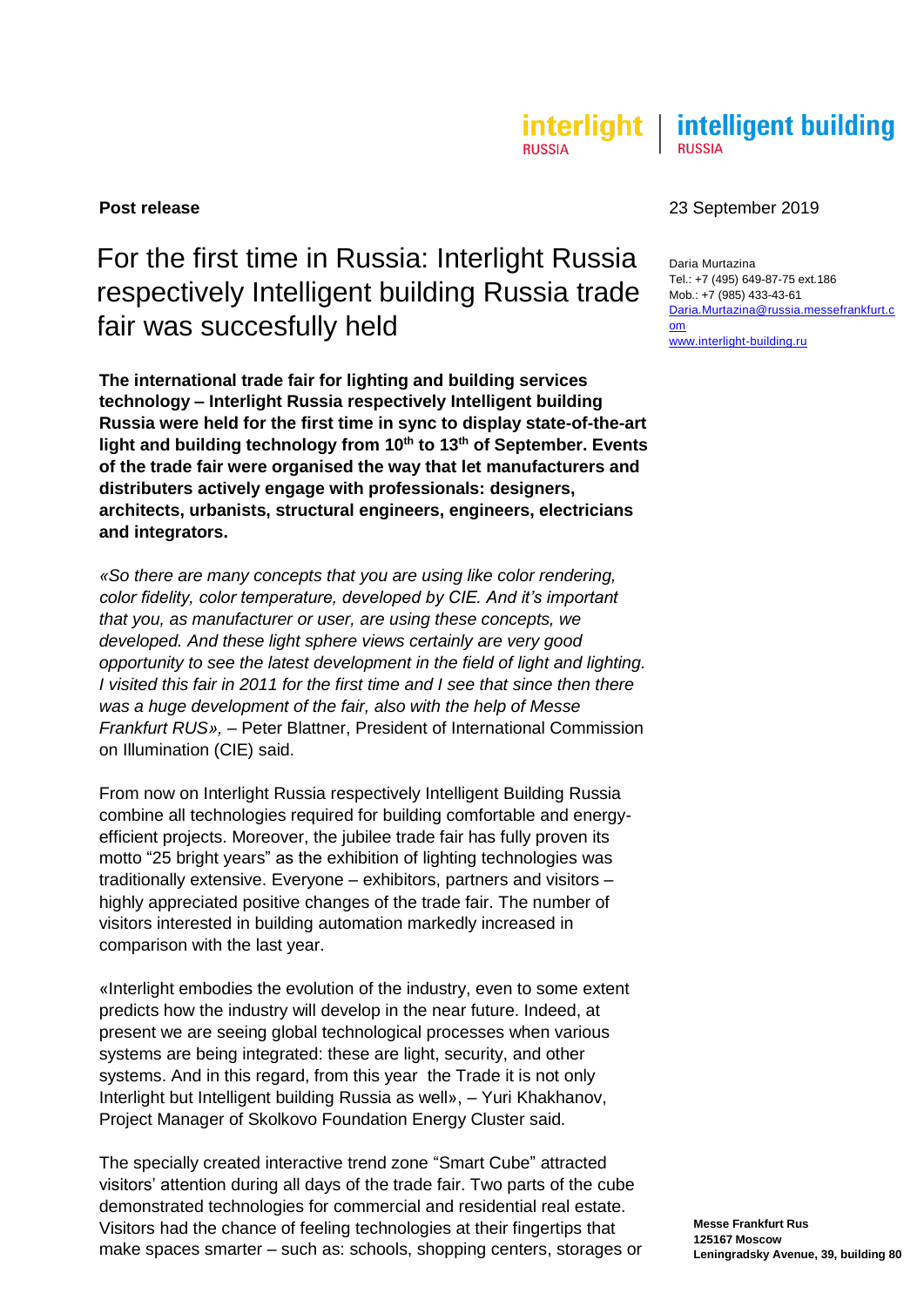apartments.

For the first time residents of Skolkovo Technopark, a key Russian high technology project, participated at the trade fair. Russian companies, working on development of innovative building automation and lighting technologies, demonstrated innovative energy efficient technologies.

Also, the intensive fringe programme of the trade fair attracted lots of attention. For instance, the newest trends and technologies were discussed in the sphere of lighting and building technologies. The lighting part was represented by the LED Forum – the largest business conference in Russia and CIS devoted to the opportunities of LED technologies, and Interlight Design Academy that traditionally ran all days of the trade fair. Intersec Forum Russia and Electrical Engineering Academy were aimed to highlight the challenges of building automation and integrated security systems.

«I loved the audience: structural engineers, designers and architects. I could talk to each of them about difficult situations, difficult projects and way of using LED. It's very inspiring for me to talk with them about it», -Paolo Data Blin, Creative director of 997a, speaker of Interlight Design Academy said.

Intersec Forum Russia was held for the second time: speakers shared their professional opinion about different aspects of building «smart city».

«Unfortunatelly, city cannot become smart just in one day. No matter how high the level of technology, its implementation takes time. In case of the «smart city», a serious and large-scale infrastructure is needed sensors, communication channels, network, storage and data processing systems», – Denis Serechenko, Development director Huawei Enterprise in Russia, speaker of Intersec Forum Russia said.

The General partner of the trade fair – BOOS LIGHTING GROUP – showed comprehensive lighting solutions integrated into the technological infrastructure of the «smart city». Thematic sections embodied all its elements — buildings and structures for various purposes, the road network and landscape zones. Solutions were shown for functional urban infrastructure (street, pedestrian crossing, tunnel, sports facility and airport), architectural and landscape lighting, as well as interior lighting for all applications.

429 companies from 23 countries – Armenia, Belarus, Finland, France, Germany, Hungary, Italy, Japan, Kazakhstan, Korea, Kyrgyzstan, Poland, Portugal, Russian Federation, Spain, Thailand, the Netherlands, the Czech Republic, Turkey, Ukraine, as well as China including Taiwan and Hong Kong – took part in the trade fair.

22 224 visitors came to the Trade Fair.